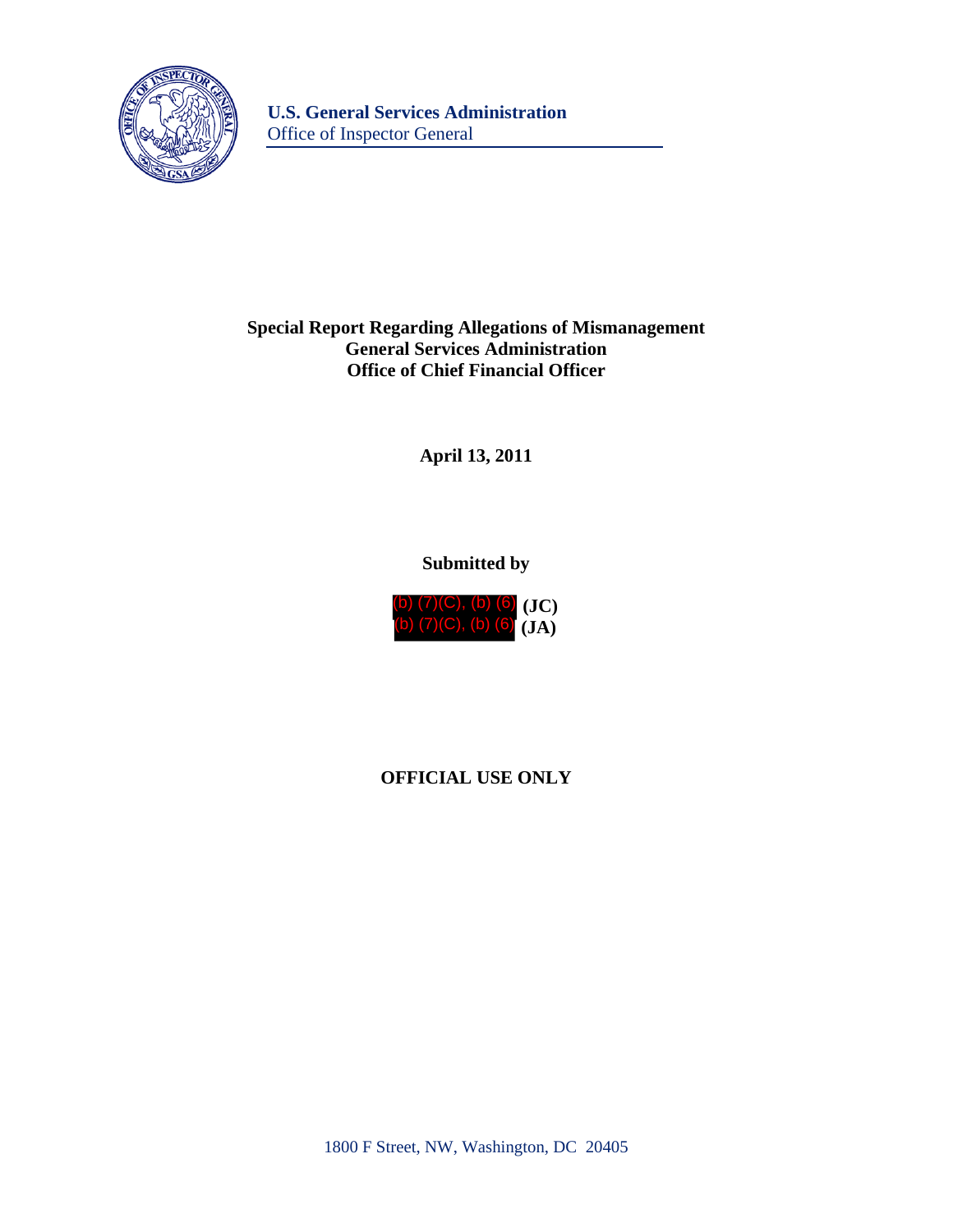# **TABLE OF CONTENTS**

| I.   |                                                                                                                                                                                                                                                                                                                                                                                                                |
|------|----------------------------------------------------------------------------------------------------------------------------------------------------------------------------------------------------------------------------------------------------------------------------------------------------------------------------------------------------------------------------------------------------------------|
| II.  |                                                                                                                                                                                                                                                                                                                                                                                                                |
|      | B. Allegation 2 (Issue 2C) - Retroactive Alteration of Workload Data 3<br>C. Allegation 3 (Issue 3A) - Accuracy of Unobligated Balance Number  4<br>F. Allegation 6 (Issue 4A) - Personnel Hire Approval Process Under WCF 6<br>H. Allegation 8 (Issue 4C) - Personnel Costs and Benefits Pull Back  8<br>$\mathbf{I}$ .<br>Allegation 10 (Issue 5B) – Revisions to Centralized Charges Program Memo. 10<br>J. |
| III. |                                                                                                                                                                                                                                                                                                                                                                                                                |
| IV.  |                                                                                                                                                                                                                                                                                                                                                                                                                |
| V.   |                                                                                                                                                                                                                                                                                                                                                                                                                |
|      |                                                                                                                                                                                                                                                                                                                                                                                                                |

**EXHIBITS**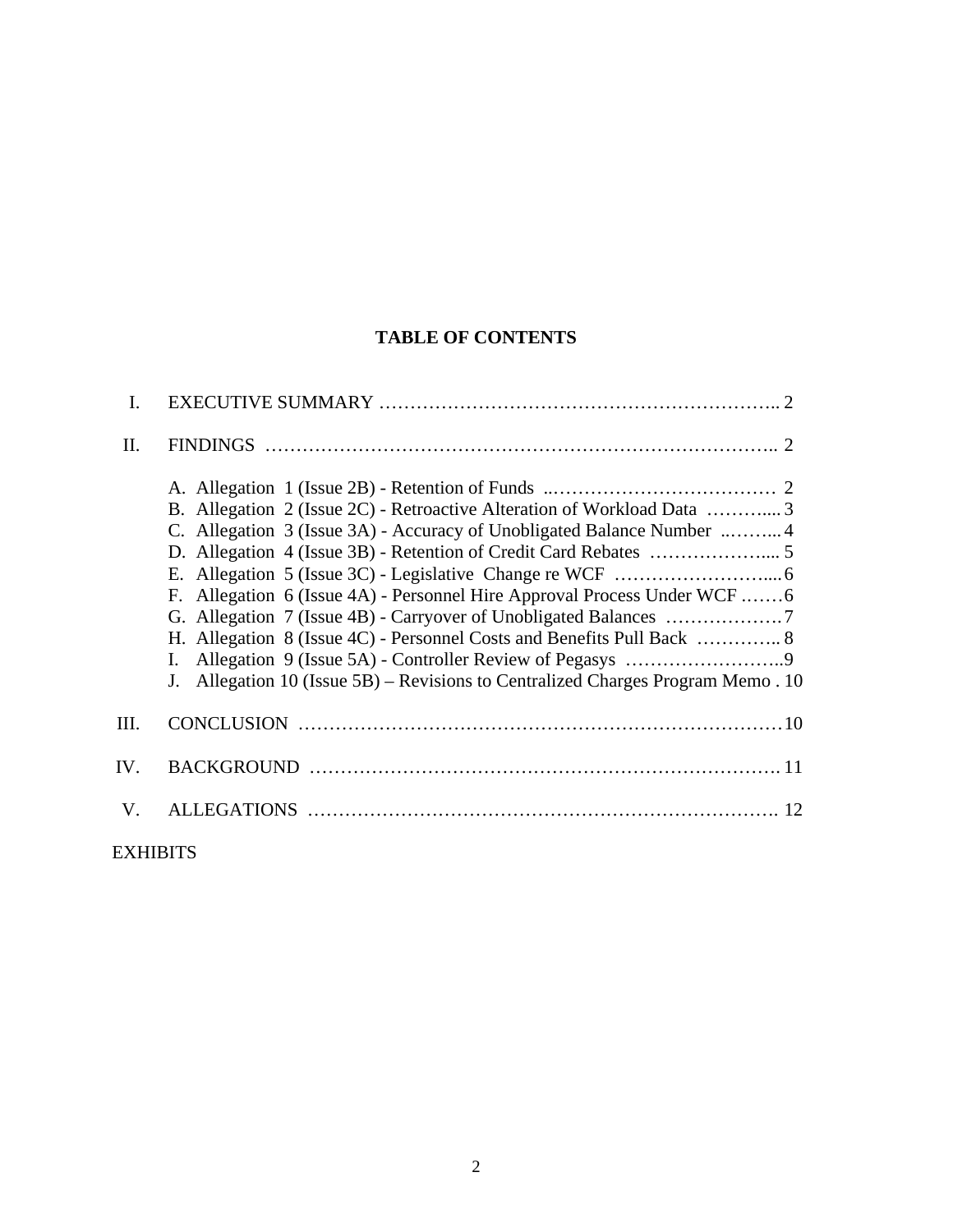## **I. EXECUTIVE SUMMARY**

We reviewed numerous allegations made against the Office of Chief Financial Officer (OCFO), including several assertions that the CFO was acting to benefit the OCFO over other organizations and was acting inappropriately toward the Controller's Office. Our review did not disclose any misconduct. Rather, these allegations primarily indicated disagreement with some CFO decisions or actions. In particular, the allegations seemed to focus on marginalization of the Controller's Office and CFO fiscal "self-dealing." We note in this regard that all but one of these allegations relate to the former CFOs, not the current CFO. Regardless, we found that these actions generally were within the CFO's authority and discretion. We did not find fraud or misconduct, and we are providing this information to GSA management for information and any action deemed appropriate.

The background and a summary of the allegations are included at the end of this report. Briefly, the OCFO consists of six offices, including the CFO and the Controller (BE). Most of the allegations center upon the OCFO's operation and control of the Working Capital Fund (WCF), a revolving fund. The allegations fall into four basic groups – potential fraud, mismanagement, inconsistent business practices, and interfering with reviews conducted by the Controller's Office. Below we summarize our finding regarding each allegation.

## **II. FINDINGS**

Our review did not disclose any misconduct. Rather, these allegations seem to indicate the existence of management and interpersonal dynamics issues between the CFO and the Controller's Office. Below we summarize our finding regarding each allegation. For convenience, the allegations are sub-labeled as initially raised to the OIG; the attached exhibits reflect this labeling scheme.

## **A. Allegation 1 (Issue 2B) – Retention of Funds**

**Allegation:** The Office of Governmentwide Policy (OGP) improperly retained approximately \$921,000 in FY 2010 unexpended funds that should have been returned to the Office of Management and Budget (OMB). (Exh. 1).

**Finding:** Documents submitted with the allegation generally indicated there was an early October debate between OGP and the OCFO regarding whether the remaining \$921,000 should and could be retained, rather than being returned to OMB, in order to continue hiring for Government-wide Councils (GWAC) into FY 2011. (Exh. 2B-1, 2B-2, 2B-3, 2B-4, 2B-5). The latest document, a two-page "Memo for the Record," signed on October 19, 2010, by employees of OGP and the Office of Technology Strategy, stated that severe delays had been incurred in hiring the new staff, and that "the service being funded is considered to be non-severable. Funds must be available in FY 2011 to meet the original required needs of the government." (Exh. 2B-6).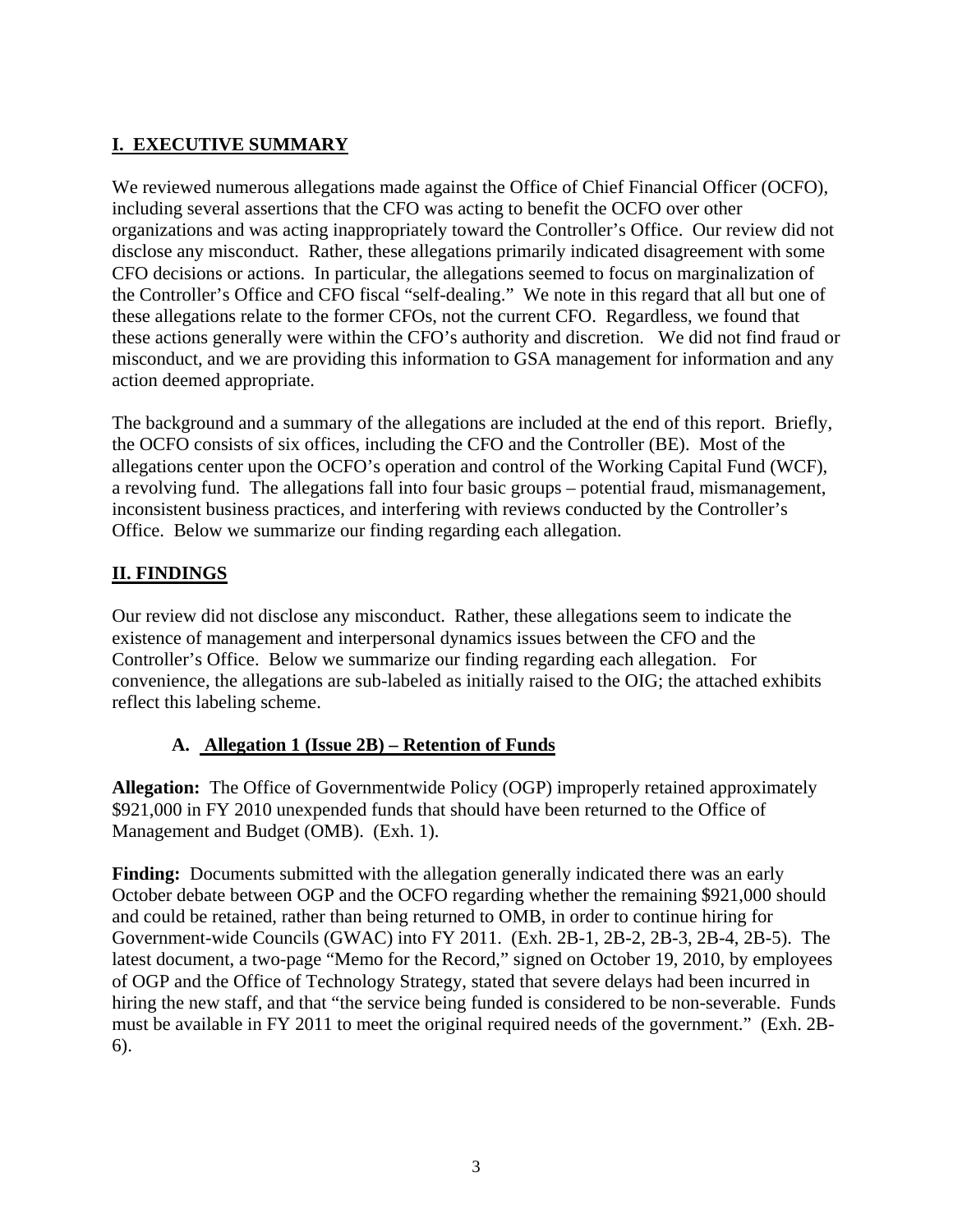In FY 2010, OMB transferred approximately \$1.08 million to GSA's WCF in order to fund staff hiring for GWACs. By September 30, 2010, GSA's Office of Governmentwide Policy had spent approximately \$161,000 of this amount, leaving an outstanding amount of \$921,000. Contrary to the allegation, we determined that GSA properly deobligated these funds.



was not made available to anyone.  $(b)$  (5) also provided other documents, including a July 20, 2010, letter from the Director of OMB, notifying Congress of the GWAC spend plan. (Exh. 2B-8). We believe the October 19, 2010, memorandum was simply in error and without force, as the evidence shows GSA did not act in accordance with that memorandum.

## **B. Allegation 2 (Issue 2C) – Retroactive Alteration of Workload Data**

**Allegation:**  $(b)$   $(7)(C)$ ,  $(b)$   $(6)$ , as Acting CFO, improperly influenced the Office of Financial Policy and Operations (BC) and the Office of Financial Management Systems (BD) to retroactively alter certain workload data in order to make funds available to be re-programmed to the Office of Communications and Marketing to fund eleven Regional Public Affairs Officers (PAOs). (Exh. 1).

**Finding:** The evidence shows that **(b)** (7)(C), (b) (6) influenced the Office of Financial Policy and Operations, but not the Office of Financial Management Systems, to alter its workload data. As a result, BC revised workload data for FY 2011. However, we found nothing improper in this action.  $\bullet$  (7)(0),  $\bullet$  (6) in an email dated October 22, 2010, contended that correcting identified overcharges and recapturing these funds would result in more than enough money to re-program to Office of Communications and Marketing in order to fund the Public Affairs Officer positions.<sup>[1](#page-3-0)</sup> (Exh. 2C-1). As the Acting CFO, this was clearly within authority and discretion.<sup>[2](#page-3-1)</sup> (Exh. 6H, Ch. 9, (1.e.), (2.a.)(4.a.)). Moreover, the OIG Team was advised by the Controller that the CFO is not pursuing funding the Public Affair Officers out of the 142 account; the current plan is for PBS to fund these positions out of Fund 192 (appropriated). (Exh. 6-A). (b) (7)(C), (b) (6)

<span id="page-3-0"></span> <sup>1</sup> Unlike most of the allegations, which dealt with the WCF revolving fund, or the X262 account, this allegation relates to financial management of the 142 account, which consists of annually appropriated funds.

<span id="page-3-1"></span><sup>&</sup>lt;sup>2</sup> The document at Exh. 2C-6 is an analysis of <sup>(b)</sup> (7)<sup>(c), (b)</sup> (6) calculations. The BE accountant who prepared the billing and wrote the analysis (Exh. 2C-6) states (b)  $(7)(C)$ , (b) (6) analysis was viable, but  $\frac{6}{10}$  had (apparently inadvertently) combined FY10 and FY11 data in recalculations (Exh. 2C-1), causing to "discover" extra funds that actually did not exist.  $\bullet$  analysis was viable, but  $\bullet$  had (apparently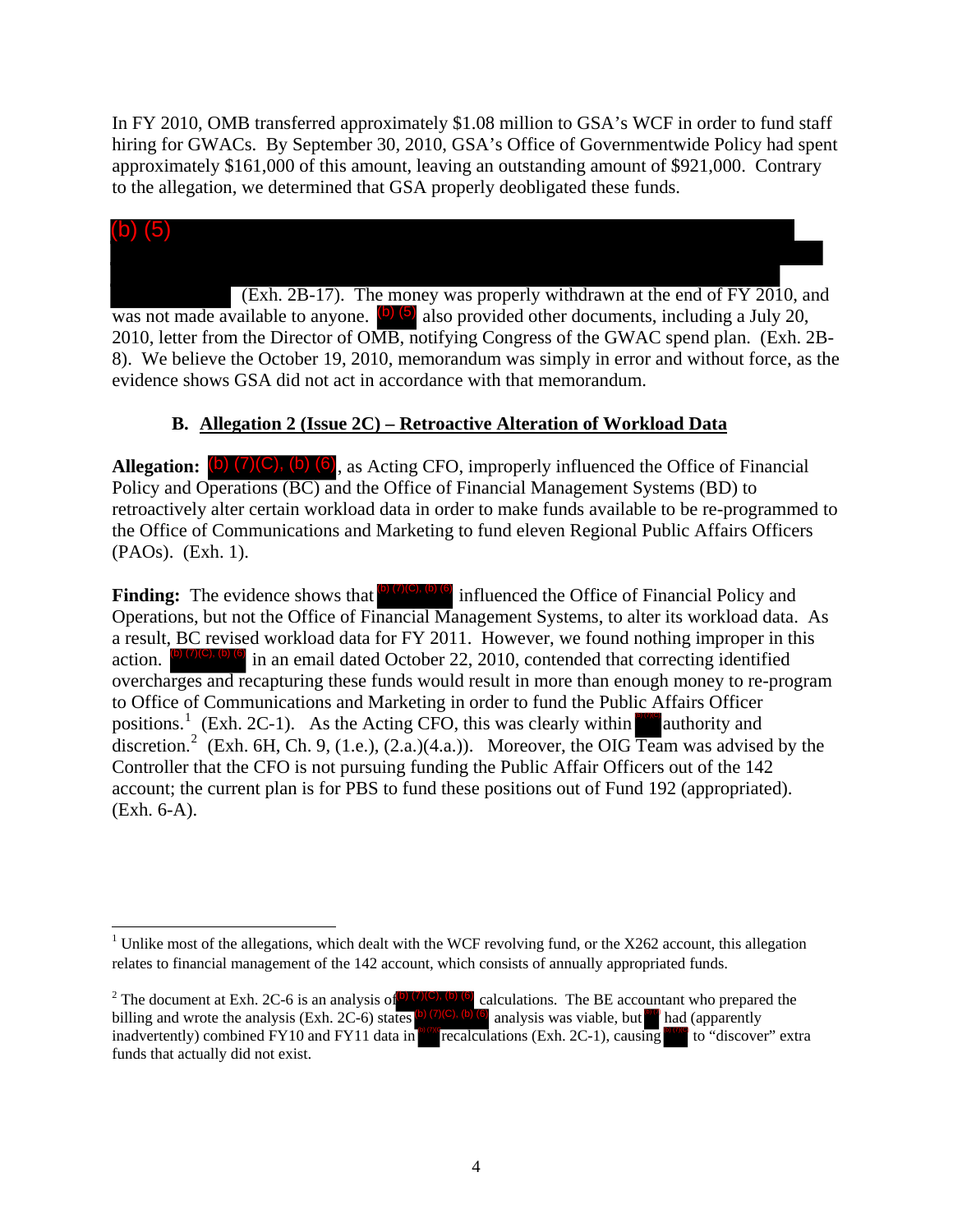### **C. Allegation 3 (Issue 3A) – Accuracy of Unobligated Balance Number**

**Allegation:** In February 2010, the former CFO directed the Controller's Office to prepare a report for the Administrator showing an unobligated balance of approximately \$24.8 million in the WCF, while the true amount of unobligated funds was approximately \$51.8 million. Complainants allege that the former CFO had directed the obligation of the remaining funds of approximately \$26.9 million to support the OCFO's "enterprise-wide mission support initiatives." (Exh. 1).

**Finding:** Our document review accounted for the \$51.8 million. While those documents show the Administrator approved some of the obligations, we did not resolve whether the Administrator was fully aware of all the obligations. Because of the lack of evidence of wrongdoing, we decided not to interview the former CFO or the Administrator to determine the extent of their communications. Below we summarize the evidence we reviewed.

On form SF-133 for the WCF, *Report on Budget Execution*, the unobligated balance as of October 1, 2009, the first day of FY 2010, was listed as \$126,431,578.57. (Exh. 3A-12). Exhibits 3A-1, 2, and 3 show there were discussions within OCFO regarding the unobligated balances in February 2010. Because the complainants concern was with the difference between the \$51.8 and \$24.8 million numbers, we limited our review to those numbers. The complainants provided documents which reported different unobligated balance in the WCF as of the first day of the fiscal year, as follows.

- Document dated December 4, 2009, reported the balance as \$51,760,558 (Exh. 3A-4, 3A-10);
- Document dated February 16, 2010, also reported the balance as \$51,760,558 (Exh. 3A-5);
- Document dated February 23, 2010, reported the balance as only \$24,940,000 (Exh. 3A-8) a difference of approximately \$26.9 million.

Documentation provided by the complainants indicates that on March 5, 2010, the Administrator had been briefed on, and had approved, \$22.8 million in obligations for the OCFO, OCPO (formerly CHCO) and OCIO enterprise initiatives. (Exh. 3A-6, 3A-7). These documents do not establish whether the Administrator expressly approved all the OCFO enterprise initiatives allegedly obligated by the former CFO prior to March 5. Neither do these records of the meeting establish what dollar amount the Administrator believed remained unobligated in the WCF. However, the former CFO writes in a March 4 email that "[i]n a meeting yesterday with Ms. Johnson I discussed the \$24 million and our desire to apply it to projects that would be presented Friday [March 5]." (Exh.  $3A-1$  $3A-1$ ). $3$ 

<span id="page-4-0"></span><sup>&</sup>lt;sup>3</sup> In alleging that the former CFO acted improperly by failing to report the correct amount of unobligated WCF funds to the Administrator, one of the complainants relied upon 40 U.S.C. § 3173(b)(2), a statute which requires the Administrator to determine cost and capital requirements for the WCF "in consultation with CFO." (Exh. 3A-9).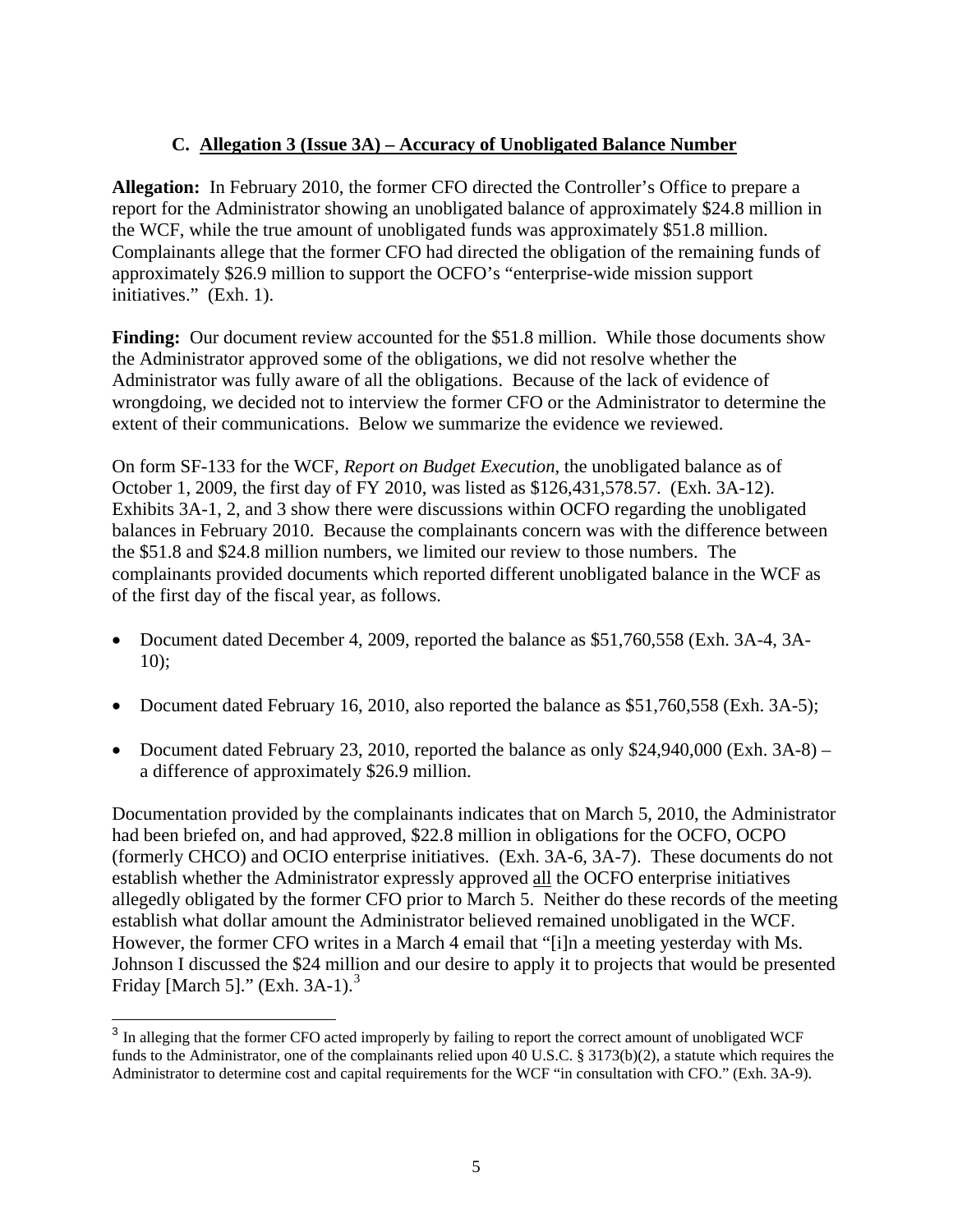The OIG Team was not provided with any evidence that establishes that the former CFO briefed the Administrator on the "true" \$51.8 million unobligated balance before she obligated funds for the OCFO initiatives. Nor has the OIG Team uncovered evidence that the Administrator, recently appointed in February, had given the former CFO instructions, authority, or permission to set apart that money. However, we did account for the entire \$51.76 million. Documentation established that \$21.3 million of this difference had been obligated to a number of CFO initiatives, while the remaining funds were reserved for inclusion in the FY 2011 WCF budget. (Exh. 3A-13).

To pursue this matter further, we would have to interview the former CFO and Administrator. In the absence of any other evidence of wrongdoing, we decided not to take that step. Rather, we leave it to the Administrator to determine whether any further action in this area is warranted.

### **D. Allegation 4 (Issue 3B) – Retention of Credit Card Rebates**

**Allegation:** The OCFO kept credit card rebates paid by Citibank to GSA, even for rebates earned by the credit card usage of FAS and PBS employees. Consequently, FAS and PBS were "dissatisfied" with this policy. (Exh. 1).

**Finding:** The evidence supporting the allegations included unsigned Memorandums of Understanding (MOUs) for FYs 2008, 2009, and 2010, that showed the former CFO had established MOUs with PBS and FAS clearly stating its policy regarding the distribution of Citibank rebates. (Exh. 3B-1, 3B-3, 3B-4). In each of these MOUs, the former CFO stated how the rebates would be applied, such as using the funds to support the reimbursement of payment to the Government-wide Councils, Financial System Improvements, and Credit Worthiness Checks. None of these MOUs stated that PBS and FAS would receive the rebates. $4$  Other documents indicated how the rebates were to be distributed. (Exh. 3B-4, 3B-5).

The only evidence provided showing that PBS and FAS were "dissatisfied" with this policy was an email dated October 1, 2010, in which PBS claims "vehement opposition" to OCFO having kept the rebates in past. (Exh. 3B-8). However, in an email dated September 29, 2010, Acting stated the Citibank rebates should be returned to the appropriations that earned them, as additional research showed this is what the FAS Charge Card management program recommended to all federal agencies. (Exh. 3B-8). Effective FY 2011, the services are receiving the rebates earned through use of their employees' Citibank cards. (Id.).  $CFO$  (b)  $(7)$ (C), (b)

There is no evidence of misconduct or impropriety in connection with this issue. While opinions may differ as to the proper use of the credit card rebates, as shown by the change in policy, the decision regarding distribution of credit card rebates was within the CFO's authority and discretion. (Exh. 6H, Ch. 9, (1.a.), (1.e.), (2.a.)(4.a.)). Moreover, the former CFO apparently established MOUs with PBS and FAS specifying how the rebates would be used.

<span id="page-5-0"></span> 4 The complainants were unable to produce signed copies of these MOUs.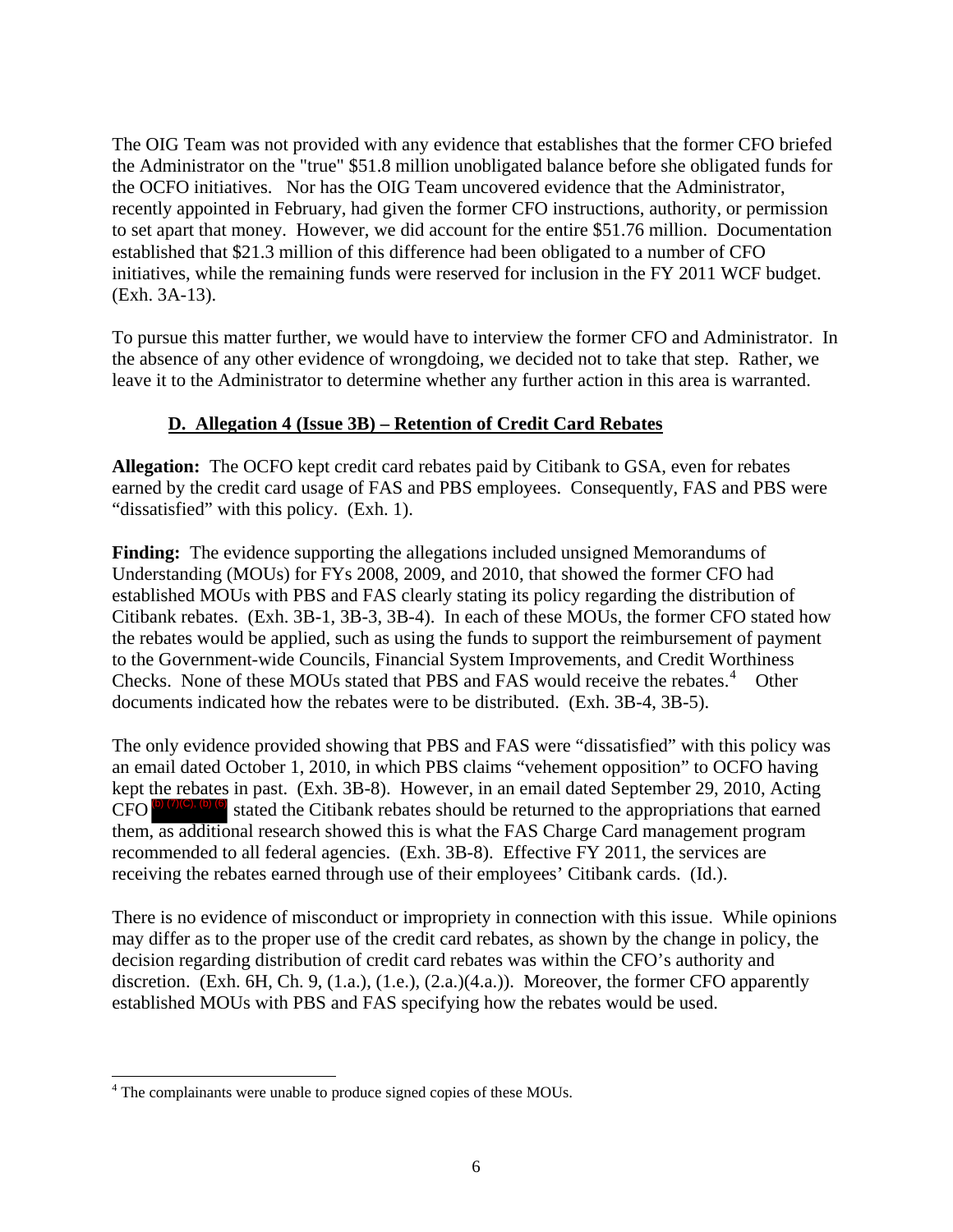### **E. Allegation 5 (Issue 3C) – Legislative Change re WCF**

**Allegation:** The former CFO directed a proposed change in legislation, adopted by Congress, which constrained the use of GSA WCF unobligated balances to projects that would benefit the OCFO. (Exh. 1).

**Finding:** The original language in Public Law 103-123, September 30, 1994, as stated in a summary of the WCF, provided that GSA could retain unobligated balances in the WCF for certain purposes, as follows:

[U]nobligated balances….available to GSA during such a fiscal year may be transferred and merged into the "Major equipment acquisitions and development activity" of the Salaries and expenses, General Management and Administration appropriation account for agency-wide acquisition of capital equipment, automated data processing systems, and for financial management and management information systems needed to implement the Chief Financial Officers Act, Public Law 101-576[7] [sic], and any other laws or regulations (emphasis added). (Exh. 3C-1).

According to the allegation, the new language, found in Public Law 111-8, March 11, 2009, further narrowed the purposes for which unobligated balances may be spent:

[U]nobligated balances….made available to the General Services Administration for operating expenses and salaries and expenses may be transferred and merged into the 'Major equipment acquisitions and development activity' of the working capital fund of the General Services Administration for agency-wide acquisition of capital equipment, automated data processing systems and financial management and management information systems: *Provided,* That acquisitions are limited to those needed to implement the Chief Financial Officers Act of 1990 (Public Law 101-576,104 Stat. 2838) and related laws or regulations (emphasis added). (Exh. 3C-2).

While the new language does appear more restrictive, there was no evidence or suggestion that anyone involved in the legislative process conducted themselves illegally or improperly. Even if, as alleged, this narrow language benefits the OCFO at the expense of GSA and was drafted without consultation with BE, nonetheless the CFO has the authority and discretion to review and provide advice to the Administrator on legislation. (Exh. 6H, Ch. 9, (4.c.)). That someone may disagree with the proposal does not indicate any inappropriate conduct.

#### **F. Allegation 6 (Issue 4A) – Personnel Hire Approval Process Under WCF**

**Allegation:** Over the past several years, any GSA Program Office which sought to hire personnel using WCF money was required to submit a justification and description to the OCFO Controller's Office, in order to verify fund availability and FTE (full-time equivalent) certification. The Controller's Office would then submit the request to the CFO, who would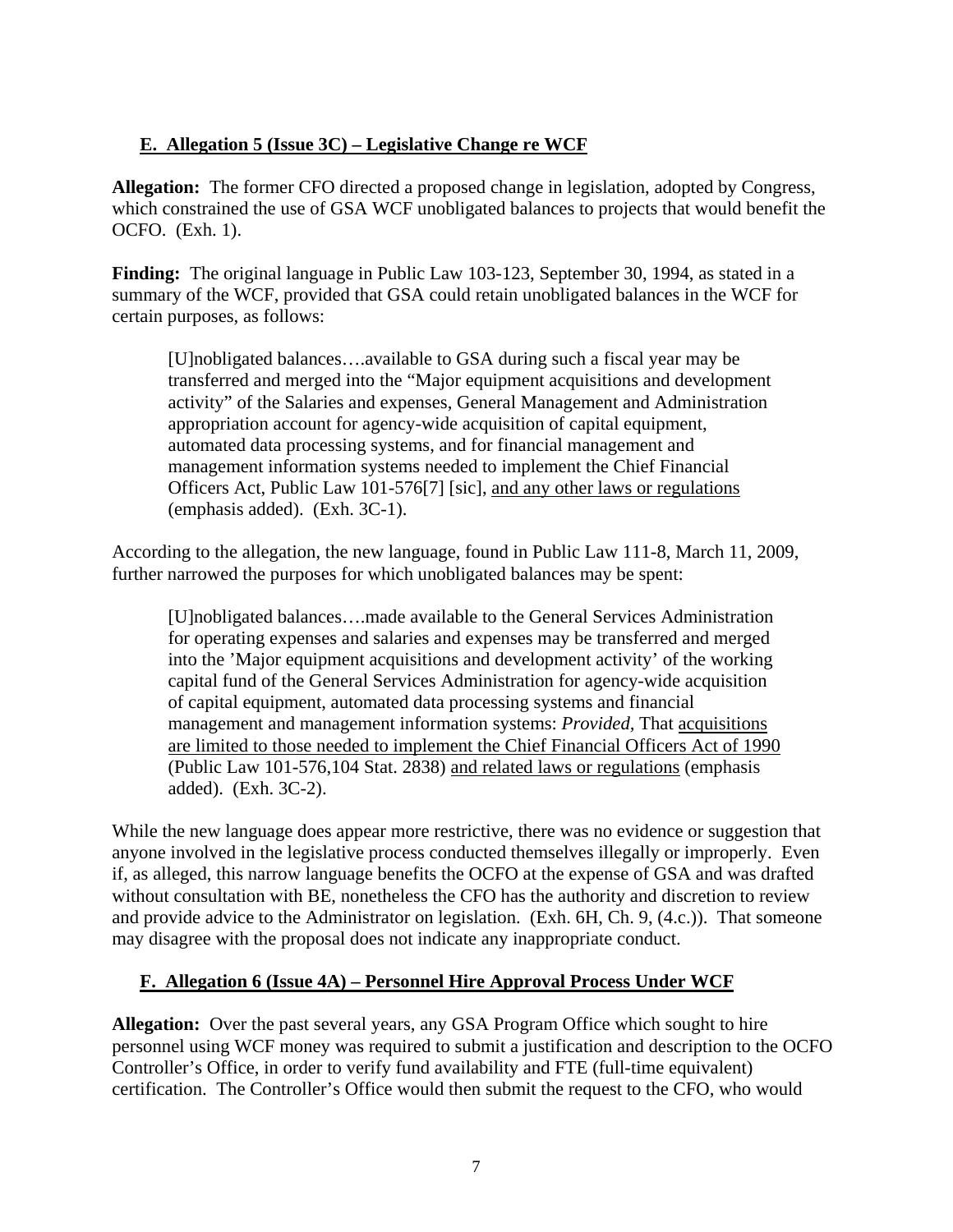approve the request and then send it to the Chief People Officer for hiring action. Beginning in FY 2011, the new CFO delegated OCFO hiring approval authority to office-level managers. However, as of March 2011, this delegation had not been expanded outside the OCFO.<sup>[5](#page-7-0)</sup> Further, eliminating the hiring exception process was unwise and represents poor policy, because this exception hiring process is essential in order for the Controller's Office to ensure that WCF funds are available to cover new hiring. (Exh. 1).

**Finding**: Our review indicated that GSA's process for hiring personnel using WCF money did require submission of a justification and description to the Controller's Office, OCFO, in order to verify fund availability and FTE certification. The Controller's Office would then submit the request to the CFO, who would approve the request and then send it to the Chief People Officer.

In an email dated October 27, 2010, however, the new CFO delegated the CFO hiring exception approval authority in OCFO to the Office of Budget, the Office of Financial Policy and Operations, the Office of Financial Management Systems, and directors within the Controller's Office. (Exh. 4A-2). In that email, the new CFO reported that the "idea of eliminating the exception hiring request process was extremely popular at the C Suite meeting with the Administration this morning. <sup>[6](#page-7-1)</sup><sup>2</sup> That email further stated the new CFO "told them that we had eliminated [the exception hiring request process] in CFO and are working on its elimination throughout the C-suite." wal authority to **the deficited** office-level manager<br>een expanded outside the OCFO.<sup>5</sup> Furth<br>nd represents poor policy, because this<br>ontroller's Office to ensure that WCF<br>r hiring personnel using WCF money dia<br>the Control

Paragraph 83 (FTE Administration) of GSA Order CFO P 4251.4A, Budget Administration Handbook, specifically states that "[i]n GSA, the responsibility for administration and control of FTE ceilings is delegated to the CFO.... [t]he CFO may allocate FTE on allotments and allowances, by memorandum, or by other less formal methods when internal employment policies are in force that will make sure that ceiling is not exceeded." (Exh. 6J). Based on the above, we conclude that the former CFO acted within discretion and authority when changed the hiring exception process for OCFO, including withholding the delegation from one director.

#### **G. Allegation 7 (Issue 4B) – Carryover of Unobligated Balances**

 $\overline{a}$ 

**Allegation:** The former CFO historically carried unobligated funds in the WCF over from year to year, and continued to do so even after being advised by OIG  $\begin{pmatrix} 5 \end{pmatrix}$  that this practice is "inconsistent with appropriations law." According to the allegation, unobligated balances from one year to the next should be returned to customers in the same year as collected. The

<span id="page-7-0"></span><sup>5</sup> One allegation was that the current CFO verbally informed the Controller that this delegation of authority did not apply to BE, and that the Controller would still need to present hiring requests to the CFO for review and approval. However, no documentary evidence was provided to show this BE-only policy, as BE has not performed any hiring recently. For example, BE had a vacancy in the Budget Director position for the last two years, but they did not prepare any paperwork, according to the allegation, because they were told verbally that the hire would not be approved. Regardless, delegations within the OCFO fall within the CFO's authority and discretion.

<span id="page-7-1"></span><sup>&</sup>lt;sup>6</sup> The "C-suite" is shorthand for the Administrator and the heads of staff offices (i.e., CFO, CPO, CIO).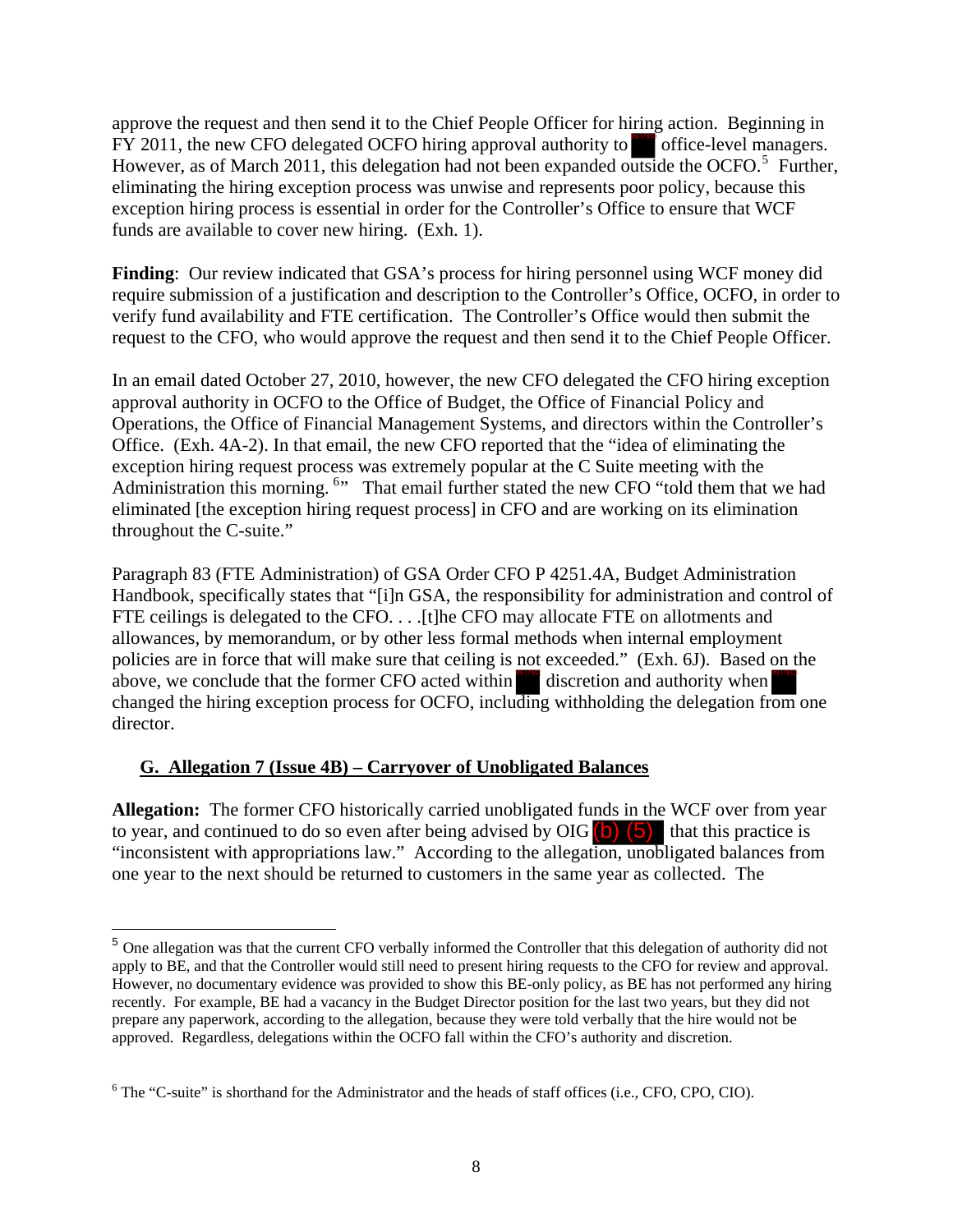allegations also criticized OCFO for not granting other Program Offices' requests to carry over funds. (Exh. 1).

**Finding:** To support this allegation, the complainants provided several memos from the former CFO, asking BE to fence in and carryover certain funds from FY 2009 to FY 2010. (Exh. 4B-4, 4B-2, and 4B-5). The most recent memo, dated September 30, 2010, and signed by the new CFO, approved carryovers for OCFO programs. (Exh. 4B-2). In an email written one week earlier, however, on September 24, 2010, BE advised the Director of GSA's Identity, Credential & Access Management Division (OCIO), that funds for OCIO cannot be rolled over because "[t]he budget for FY11 has already been submitted to OMB …." (Exh. 4B-6).

The evidence confirms that the former CFO carried over unobligated funds in the WCF from year to year. (Exh. 4B-2, 4B-4, 4B-5). (b) (5)

The 2008 OIG audit referenced by the allegation recommended that the former CFO seek a legal opinion from OGC, (b) (5) (b) (5) (b) (5)

Exh. 4B-1). Statutory authority authorizing the WCF states, "Amounts received for administrative support services . . . shall be credited to and merged with the fund, to remain available until expended, for operating costs and capital outlays of the fund." Pub. L. No. 103-329; Title IV, 108 Stat. 2382, 2403 (1994). Further, where statutory authority exists, such as in the WCF, an agency may pool resources across appropriations to provide common services, so long as each benefitting office is charged an amount commensurate with the value it receives. The decision to carry over funds in the WCF falls within the CFO's authority and discretion.

With regard to the allegation that the former CFO treated other organizations differently, the allegation does not suggest any misconduct. In the absence of some evidence of misconduct, we will not examine the former CFO's rationale for each decision made within  $\omega$  discretion.

#### **H. Allegation 8 (Issue 4C) – Personnel Costs and Benefits Pull Back**

**Allegation:** At mid-year, the Controller "pulls back" from other GSA Program Offices those Personnel Costs and Benefits (PC&Bs) funds which are "made superfluous by changed hiring plans and separations." Unless a request to realign the funds is received, the Controller pulls the unused portion of vacancy funds from the Program Offices without requesting. However, the former CFO required that the Controller get  $\frac{1}{\sqrt{2}}$  permission before pulling back any superfluous PC&B funds from OCFO. Charts provided with the allegations showed the former CFO - unlike other organizations -- did not pull back its projected lapsed PC&B funds in FYs 2009 and  $2010^{7}$  $2010^{7}$  $2010^{7}$  (Exh. 1).

**Finding:** An April 15, 2009, memo, titled "FY 2009 Budget Mid-year Realignment," stated, for Fund 262X, that all unused PC&B funds would be pulled back into a central 262X fund. That

<span id="page-8-0"></span>  $^7$  Another allegation suggested the former CFO placed OCFO superfluous funds into the "CST4" account as a slush fund. We judgmentally reviewed a few transactions in that account and saw no evidence of impropriety.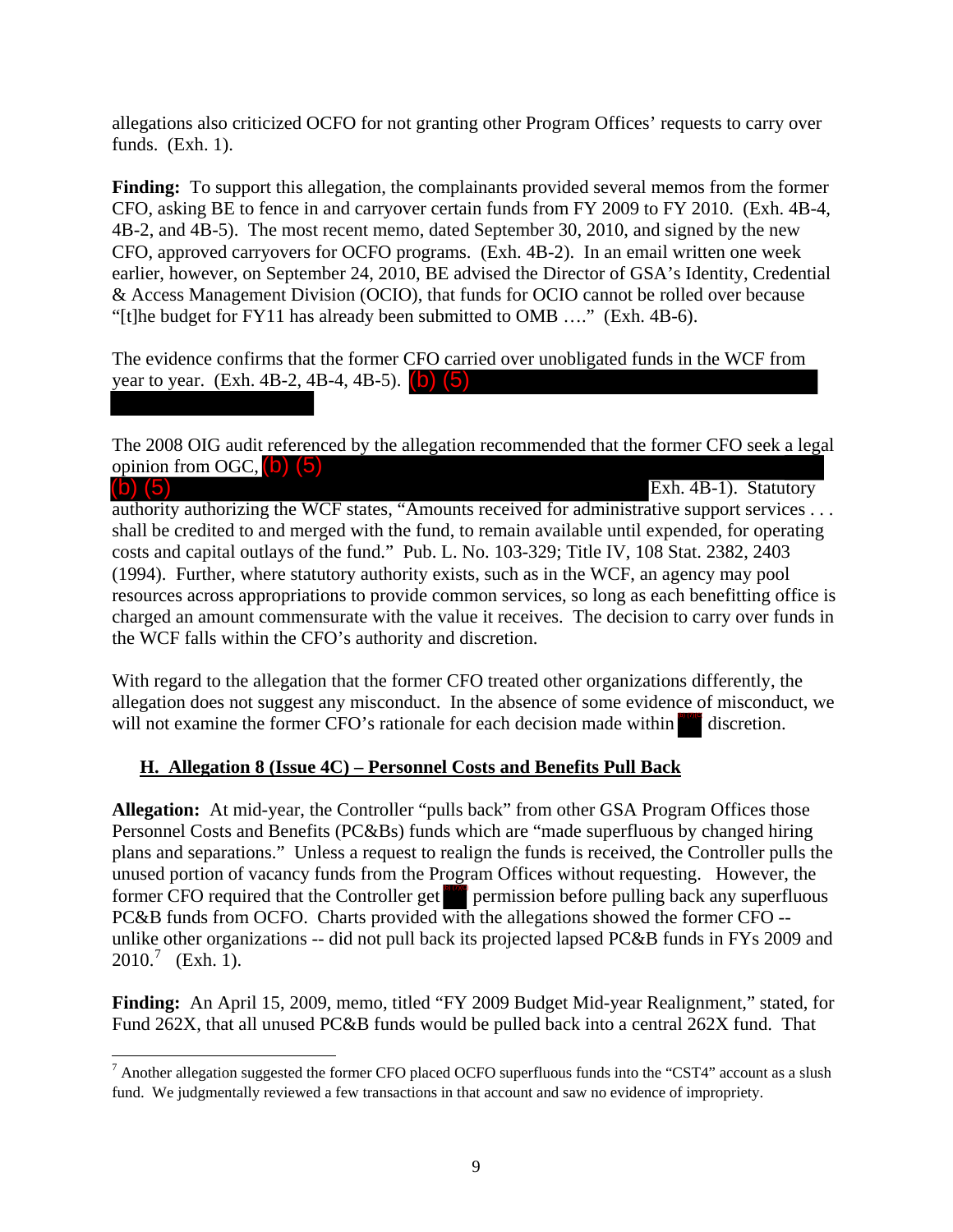memo further provided a process for requesting a realignment of funds from PC&B to cover onetime requirements. (Exh. 4C-1). The provided charts for FYs 2009 and 2010 indicated that the OCFO was the only organization that was able to keep some of its projected PC&B lapsed funding. Because there is no indication of misconduct in connection with this realignment, which is within the CFO's authority and discretion, we did not pursue this issue further. (Exh. 6H, Ch. 9, (1.a.), (1.e.), (3.f.), (4.a.); Exh. 6I, ¶11, (a.1.), (a.2.), (a.4.), (a.7.)).

#### **I. Allegation 9 (Issue 5A) – Controller Review of Pegasys**

**Allegation:** In 2008, the former CFO instructed the Controller's Office to cease all further work in performing a review of the Pegasys contract after the initial limited review reported "irregularities and errors." This allegation questions the former CFO's motives in deciding not to further pursue or investigate the reported irregularities and errors. (Exh. 1).

Finding: Pegasys is a GSA core financial system, supporting GSA's funds management (budget execution and purchasing), credit cards, accounts payable, disbursements, and standard general ledger and reporting. At the former CFO's request, the Controller's Office conducted a "limited review" of the Pegasys contract in order to determine if OCFO had received the services for which they paid, and whether the terms and conditions of the contract were favorable to GSA. The resulting October 2008 report did not find problems with the Pegasys system, per se, but rather with the GSA administration of the contract. (Exh. 5A-1).

According to the allegation, the former CFO was not pleased with the report. While there was no documentary evidence regarding the former CFO's reaction to the report, there were allegations regarding a few confrontational conversations between the report's author, the Director, Financial Analysis and Management Division (BEF), and the OCFO Chief of Staff at that time. In one instance, the OCFO Chief of Staff allegedly returned the report to the BEF Director, telling  $\frac{1}{\sqrt{2}}$  that to go forward with the report would be "equivalent to putting the [Director of the Office of Financial Management Systems] on report." (Exh. 6-A, 6-B). In later conversations, according to the allegation, the OCFO Chief of Staff told the BEF Director to "take [the report] back." When the BEF Director refused, the OCFO Chief of Staff told "file it." (Exh. 6-A).  $\int$  to

As with many of the previous allegation, the allegations center on the relationship between the Controller's Office and the CFO, in this case suggesting that the former CFO may have terminated Controller review prematurely, and possibly covered up adverse findings regarding the Pegasys contract. However, as with many of the prior allegations, the CFO has the authority and discretion to determine how to use OCFO resources. (Exh. 6H, Ch. 9, (1.e.), (2.a.)) In a follow-up discussion with the Controller, we were advised that none of the recommendations made in the report were adopted by the OCFO. We reviewed the report and we found no evidence of any misconduct in connection with how the former CFO handled this issue.<sup>[8](#page-9-0)</sup>

<span id="page-9-0"></span>  $8$  We express no opinion on the merits of any of the issues raised in that report.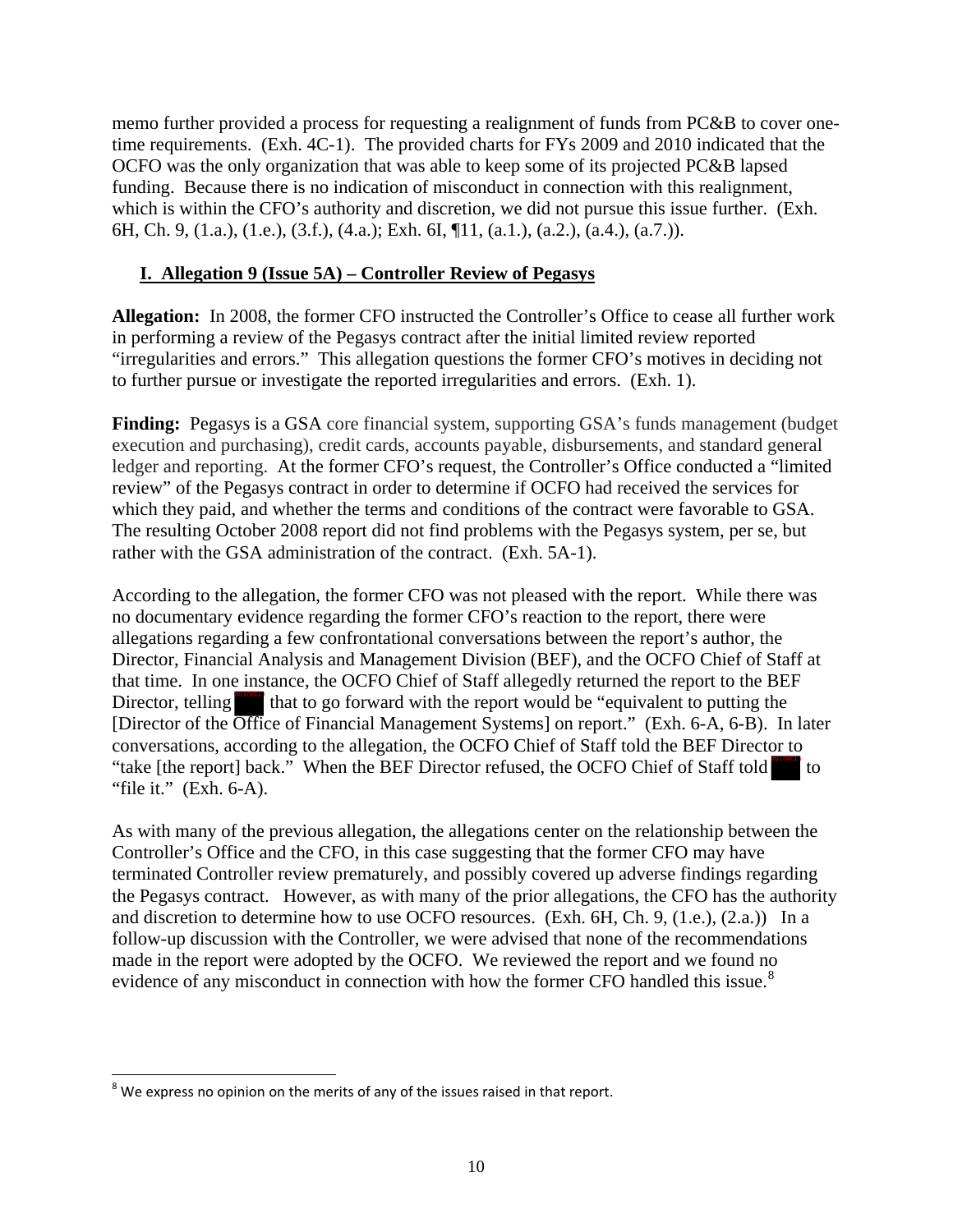#### **J. Allegation 10 (Issue 5B) – Revisions to Centralized Charges Program Memo**

**Allegation:** The former CFO exerted improper influence on the Controller's Office by directing BE to revise its analysis on the efficiency and effectiveness of GSA's Centralized Charges program, in order to select a third option proposed in an April 28, 2010, memorandum on the results of that review. (Exh. 1).

**Finding:** We reviewed the original introductory memo for the review (Exh. 5B-1) and two versions of the April 28 memorandum – one with two options and one with three options. (Exh. 5B-2 and 5B-3). In addition, we reviewed an April 29, 2010, email from the former CFO that stated was "perplexed by this paper," and that directed revision of the paper to include the third option – "the one we are going to go with." (Exh. 5B-4). There was no evidence of any impropriety in connection with this incident. The CFO acted within  $\frac{1}{2}$  authority in returning a paper to a subordinate office and directing that a third course of action be added to the paper.<sup>[9](#page-10-0)</sup> (Exh. 6H, Ch. 9, (1.a.), (1.e.), (2.a.), (3.f.), (4.a.); Exh. 6I, ¶11, (a.1.), (a.2.), (a.4.), (a.8.)).

#### **V. Conclusion**

The evidence did not show any misconduct. Those allegations that were supported primarily indicated disagreement with some management decision or action that fell within the CFO's authority and discretion. We note, but did not investigate, that the major themes of the allegations seemed to be marginalization of the Controller's Office and CFO fiscal "selfdealing." In the absence of some evidence indicating fraud or misconduct, we leave these management issues to GSA.

<span id="page-10-0"></span><sup>&</sup>lt;sup>9</sup> The former CFO transferred to the Office of Governmentwide Policy shortly after this action, and, according to the allegation, no action was taken in response to this memorandum.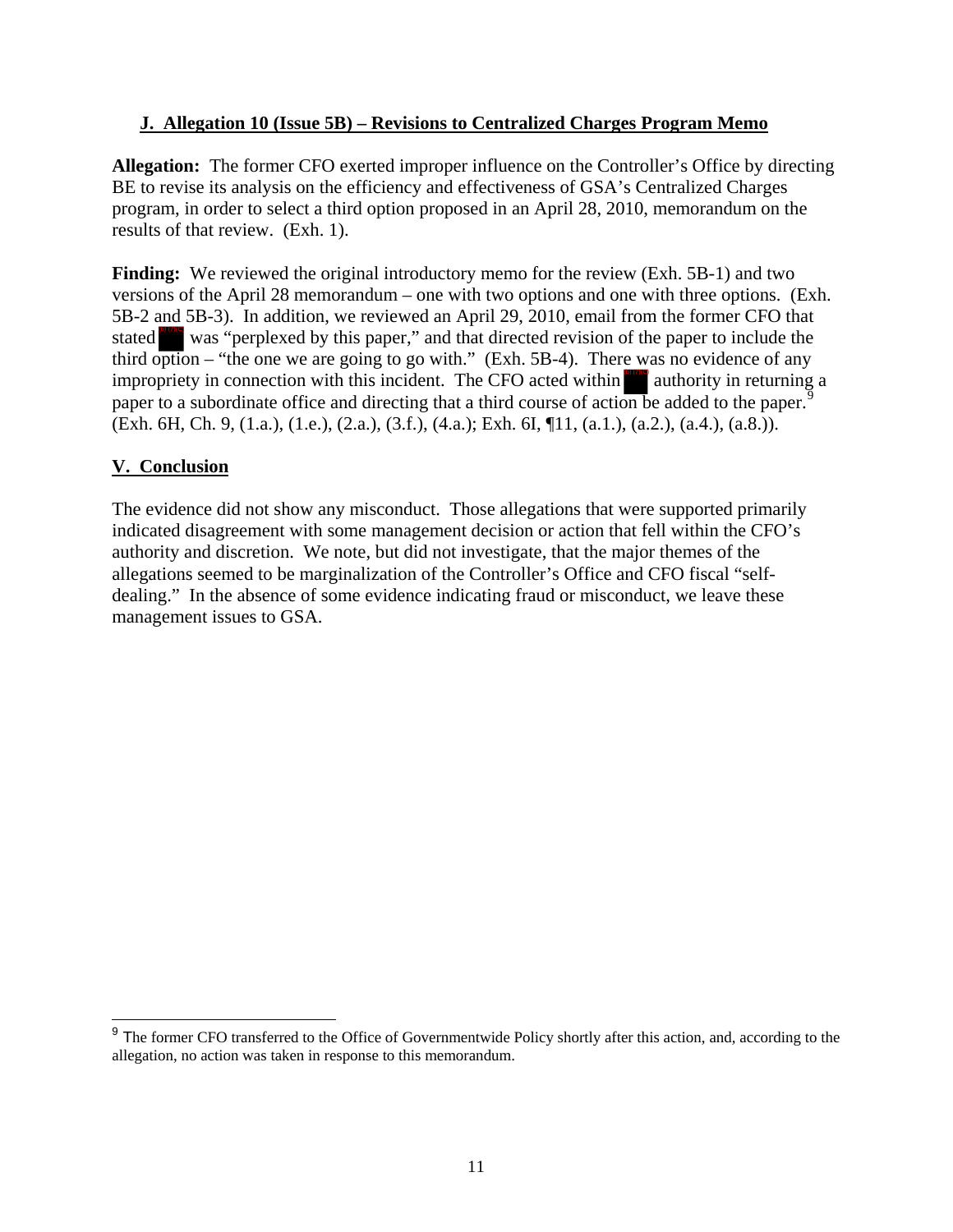## **IV. BACKGROUND**

#### **A. OCFO Organizational Structure and Personnel**

The OCFO, which provides GSA with policy leadership in strategic planning, budgeting and financial management, consists of six offices: (1) the Office of the Chief Financial Officer (CFO) (B); (2) the Office of Budget (BB); (3) the Office of Financial Policy and Operations (BC); (4) the Office of Financial Management Systems (BD); (5) the Office of the Controller (BE); and (6) the Federal Integrated Solutions Center.

Key personnel in OCFO, as related to these allegations, include:

- $\bullet$  (b)  $(7)(C)$ , (b)  $(6)$ : CFO from 2002 through May 2, 2010; currently Associate Administrator, Office of Governmentwide Policy (OGP)
- $\bullet$  (b)  $(7)(C)$ , (b)  $(6)$ , Acting CFO May 2, 2010 through September 26, 2010; currently Director, Office of Budget
- $\bullet$  (b)  $(7)(C)$ , (b) (6), CFO since September 26, 2010
- $\bullet$  (b) (7)(C), (b) (6), Controller (BE) since 2007 (Served as Acting Controller 2005-2007)

## **B. CFO Authority**

Section 902 of the Chief Financial Officers Act of 1990 provides statutory authority for certain CFO functions, which include overseeing all financial management activities relating to the programs and operations of the agency; developing and maintaining an integrated agency accounting and financial management system (including financial reporting and internal controls); and directing, managing, and providing policy guidance and oversight of agency financial management personnel, activities, and operations. 31 U.S.C. § 902. Agency delegations to the CFO are contained in the GSA Delegations of Authority Manual (ADM P 5450.39C). Those delegations include "serv[ing] as both chief financial management policy officer of GSA and chief financial management advisor to the agency head." (Exh. 6H).

## **C. GSA Working Capital Fund (WCF)**

Most of the allegations center upon the OCFO's operation and control of the WCF, one of GSA's "revolving fund" accounts. A revolving fund amounts to "a permanent authorization for a program to be financed, in whole or in part, through the use of its collections to carry out future operations."<sup>[10](#page-11-0)</sup> Funding in a revolving fund is not tied to a particular fiscal year (FY), but rather "monies are paid in and out over and over again for the same purpose."<sup>[11](#page-11-1)</sup>

The WCF (often referred to as the 262X fund) is used to fund the necessary expenses of administrative support services including accounting, budget, personnel, legal support and other

<span id="page-11-0"></span><sup>10</sup> *Disclosure Needed for Better Congressional Control*, GAO/PAD-77-25 at 47.

<span id="page-11-1"></span> $11$  Comptroller General B-75345, May 20, 1948.